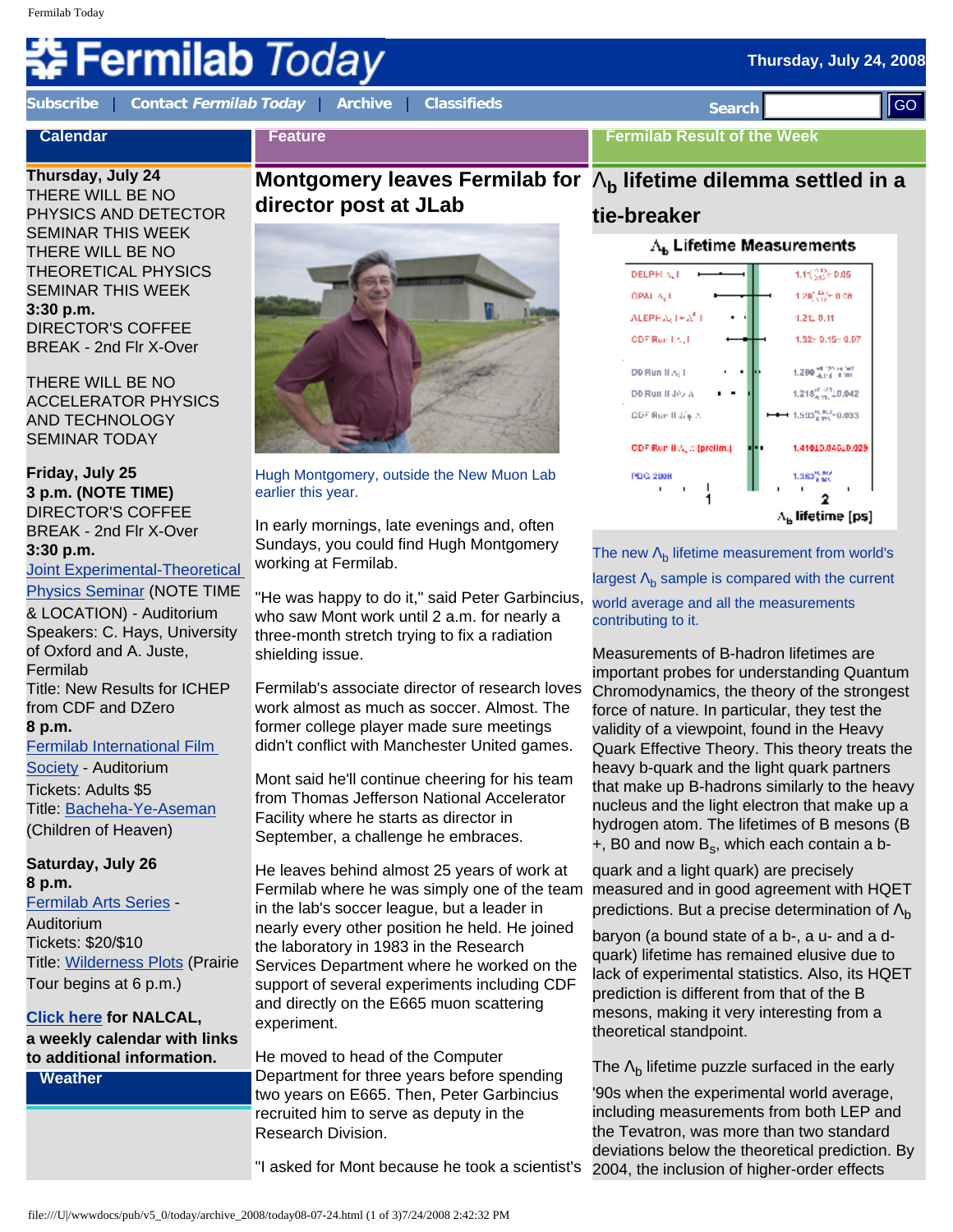## **Sunny 81°/64°**

# **[Extended Forecast](http://forecast.weather.gov/MapClick.php?CityName=Batavia&state=IL&site=LOT)**

**[Weather at Fermilab](http://www-esh.fnal.gov/pls/default/weather.html)**

**Current Security Status**

[Secon Level 3](http://www.fnal.gov/pub/about/public_affairs/currentstatus.html)

approach as opposed to a bureaucrat's approach to problems," said Garbincius, then Research Division head. "He knows how to relate to people. People respect him and follow his leadership."

[Read more](http://www.fnal.gov/pub/today/HughMontgomeryfarewell.html)

**Feature**

*-- Tona Kunz*

## **Thursday, July 24**

**Wilson Hall Cafe**

- Minnesota wild rice w/chicken
- Tuna melt on nine grain
- Italian meatloaf
- Chicken casserole
- Vegetarian salad wrap
- Assorted slice pizza
- Mandarin chicken

#### [Wilson Hall Cafe menu](http://bss.fnal.gov/cafe/index.html)

#### **Chez Leon**

#### **Thursday, July 24 Dinner**

- Pasta w/roasted summer vegetables
- Grilled swordfish
- Sauteed green beans
- Peach melba

#### **Wednesday, July 23 Lunch**

- Pecan crusted chicken salad
- Carrot cake

#### [Chez Leon menu](http://bss.fnal.gov/chezleon/index.html)

Call x4598 to make your reservation.

#### **Archives**

*[Fermilab Today](http://www.fnal.gov/pub/today/archive.html)*

**[Result of the Week](http://www.fnal.gov/pub/today/resultoftheweek/index.html)**

**[Safety Tip of the Week](http://www.fnal.gov/pub/today/safety/)**

**[ILC NewsLine](http://www.linearcollider.org/newsline/archive/index.html)**

**Info**

# **Performance recognition awards go to employees**



Fermilab recognized a group of dedicated employees for their outstanding contributions with Exceptional Performance Recognition Awards. The employees were nominated by their divisions and sections. Fermilab Director Pier Oddone handed out the awards at a reception on the 15th floor of Wilson Hall June 26.

"While everybody is doing their job in a great way to make this organization work as well as it does, there are people who go beyond that and put in extra effort, and those are the people who we recognize today," Oddone said during the event.

See all award recipients [here.](http://www.fnal.gov/pub/today/archive_2008/EPRA/)

#### **In the News**

lowered the theory prediction and significantly reduced the difference with respect to the experimental measurements. In 2006, CDF's measurement in  $\Lambda_{b}$  to J/ $\psi$   $\Lambda$  decay mode

stirred the controversy all over again -- the measurement was as precise as the world average, but higher by 2.5 sigma.

CDF physicists have just completed a new  $\Lambda_{\rm b}$ lifetime measurement using about 3,000 fully reconstructed  $\Lambda_c \pi$  decays, based on 1 inverse

femtobarn of data. These events were collected using CDF's displaced track triggers, which, by construction, severely distorted the lifetime distribution. The current measurement employs a novel Monte Carlo-based technique to extract the lifetime in the presence of such bias.

This new tie-breaker lifetime result falls between the old measurements and the CDF result from 2006. It is in agreement with both with a factor of two smaller errors. It also agrees with the latest theory predictions, confirming the HQET view of the decays of beautiful baryons.

#### [Read more](http://www-cdf.fnal.gov/physics/new/bottom/080703.blessed-lblcpi-ct/)



Left to right: CDF physicists Reid Mumford, Petar Maksimovic and Satyajit Behari, all from Johns Hopkins University, untangled the lifetime information from a trigger-biased data sample. Not pictured: Michael Schmidt, University of Chicago; Mat Martin, Johns Hopkins University; Dmitri Litvintsev, Fermilab; and Jen Pursley, University of **Wisconsin** 

**Accelerator Update**